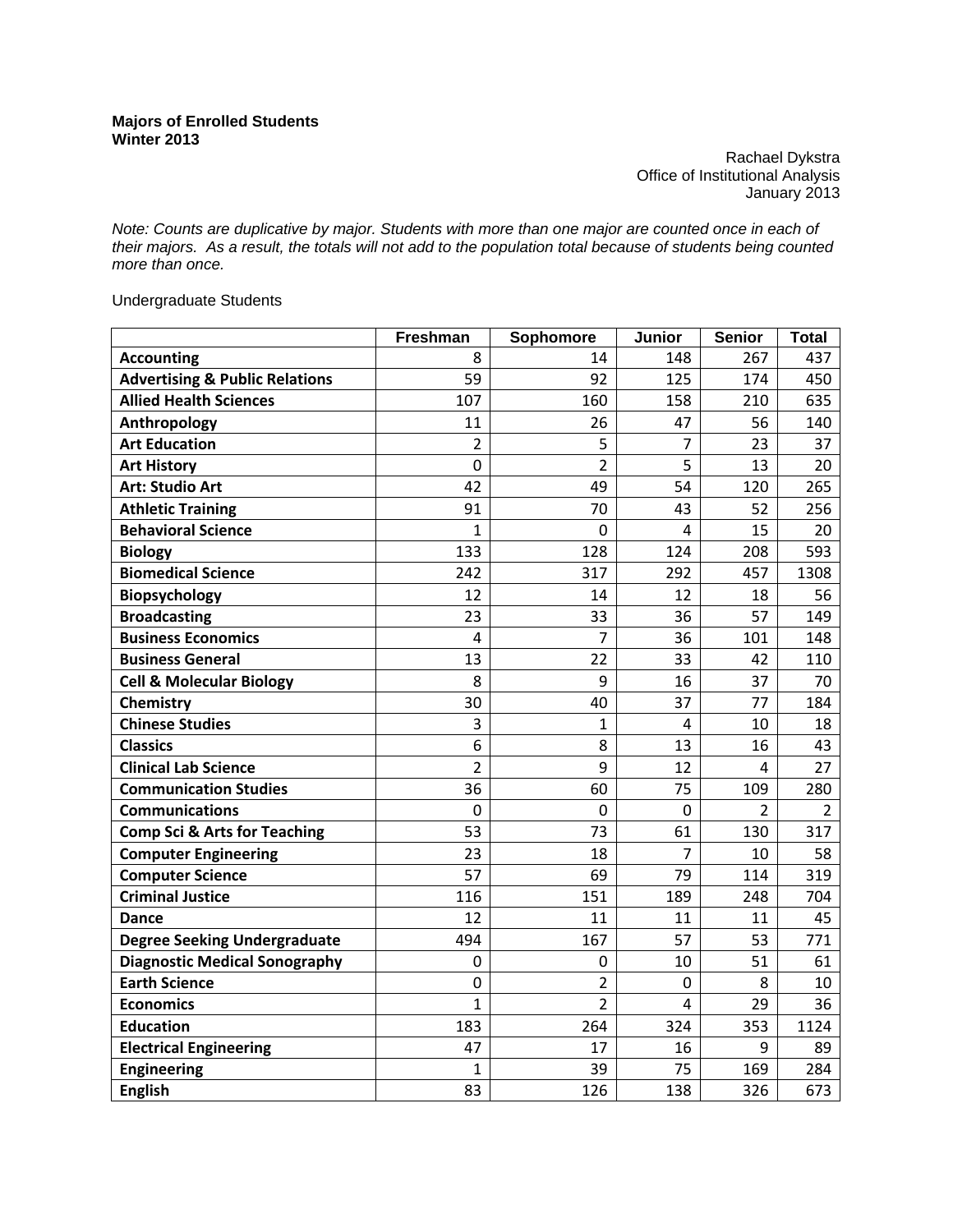|                                       | Freshman                | Sophomore      | Junior         | <b>Senior</b>  | <b>Total</b>   |
|---------------------------------------|-------------------------|----------------|----------------|----------------|----------------|
| <b>Exercise Science</b>               | 133                     | 208            | 214            | 348            | 903            |
| <b>Film Video</b>                     | 57                      | 76             | 91             | 115            | 339            |
| <b>Finance</b>                        | 6                       | 8              | 111            | 282            | 407            |
| French                                | $\overline{\mathbf{c}}$ | 7              | 12             | 17             | 38             |
| Geography                             | 2                       | 3              | 14             | 28             | 47             |
| Geology                               | 6                       | 18             | 18             | 33             | 75             |
| Geology-Chemistry                     | 1                       | $\mathbf 0$    | 0              | 1              | $\overline{2}$ |
| German                                | 1                       | $\mathbf 0$    | 6              | 14             | 21             |
| <b>Group Social Sciences</b>          | $\mathbf{1}$            | $\overline{0}$ | 0              | $\mathbf 0$    | $\mathbf{1}$   |
| <b>Group Social Studies</b>           | 35                      | 53             | 79             | 218            | 385            |
| <b>Health Communication</b>           | 5                       | 22             | 29             | 56             | 112            |
| <b>Health Professions</b>             | 0                       | 5              | 57             | 157            | 219            |
| <b>Health Science</b>                 | 0                       | $\mathbf 0$    | $\Omega$       | 2              | $\overline{2}$ |
| <b>History</b>                        | 23                      | 39             | 54             | 107            | 223            |
| <b>Hospitality Tourism Management</b> | 56                      | 98             | 151            | 184            | 489            |
| <b>Information Systems</b>            | 18                      | 31             | 44             | 91             | 184            |
| <b>Integrated Science</b>             | 15                      | 23             | 35             | 79             | 152            |
| <b>Interdisciplinary Engineering</b>  | 10                      | 6              | 1              | $\mathbf 0$    | 17             |
| <b>International Business</b>         | 5                       | 9              | 27             | 70             | 111            |
| <b>International Relations</b>        | 26                      | 35             | 39             | 71             | 171            |
| Journalism                            | 15                      | 13             | 21             | 31             | 80             |
| <b>Legal Studies</b>                  | 16                      | 28             | 31             | 39             | 114            |
| <b>Liberal Studies</b>                | 5                       | 11             | 73             | 157            | 246            |
| <b>Management</b>                     | 5                       | 7              | 94             | 281            | 387            |
| <b>Marketing</b>                      | 8                       | 17             | 93             | 273            | 391            |
| <b>Mathematics</b>                    | 60                      | 79             | 98             | 208            | 445            |
| <b>Mechanical Engineering</b>         | 111                     | 94             | 43             | 21             | 269            |
| <b>Medical Laboratory Science</b>     | 1                       | $\mathbf 0$    | 6              | 34             | 41             |
| <b>Music</b>                          | 36                      | 36             | 49             | 98             | 219            |
| <b>Natural Resources Mgmt</b>         | 20                      | 39             | 64             | 85             | 208            |
| <b>Non Degree Undergraduate</b>       | 106                     | 4              | $\overline{2}$ | $\overline{2}$ | 114            |
| <b>Nursing</b>                        | 230                     | 188            | 210            | 371            | 999            |
| <b>Occupational Safety/Health Mgt</b> | 1                       | 8              | 14             | 35             | 58             |
| Philosophy                            | $\overline{2}$          | 19             | 20             | 57             | 98             |
| Photography                           | 18                      | 21             | 29             | 44             | 112            |
| <b>Physical Education</b>             | 23                      | 41             | 69             | 150            | 283            |
| <b>Physics</b>                        | 7                       | 16             | $\overline{7}$ | 28             | 58             |
| <b>Political Science</b>              | 33                      | 40             | 57             | 88             | 218            |
| <b>Pre-Business</b>                   | 344                     | 522            | 254            | 79             | 1199           |
| <b>Pre-Clinical Lab Science</b>       | 1                       | 4              | 4              | 4              | 13             |
| <b>Pre-Computer Science</b>           | 0                       | 0              | $\mathbf{1}$   | 1              | $\overline{2}$ |
| <b>Pre-Economics</b>                  | $\overline{2}$          | 9              | 6              | $\pmb{0}$      | 17             |
| <b>Pre-Engineering</b>                | 0                       | 0              | 1              | 0              | $\mathbf{1}$   |
| <b>Pre-Health Science</b>             | $\overline{2}$          | 1              | 3              | 1              | $\overline{7}$ |
| <b>Pre-Liberal Studies</b>            | 0                       | 0              | $\overline{2}$ | 0              | $\overline{2}$ |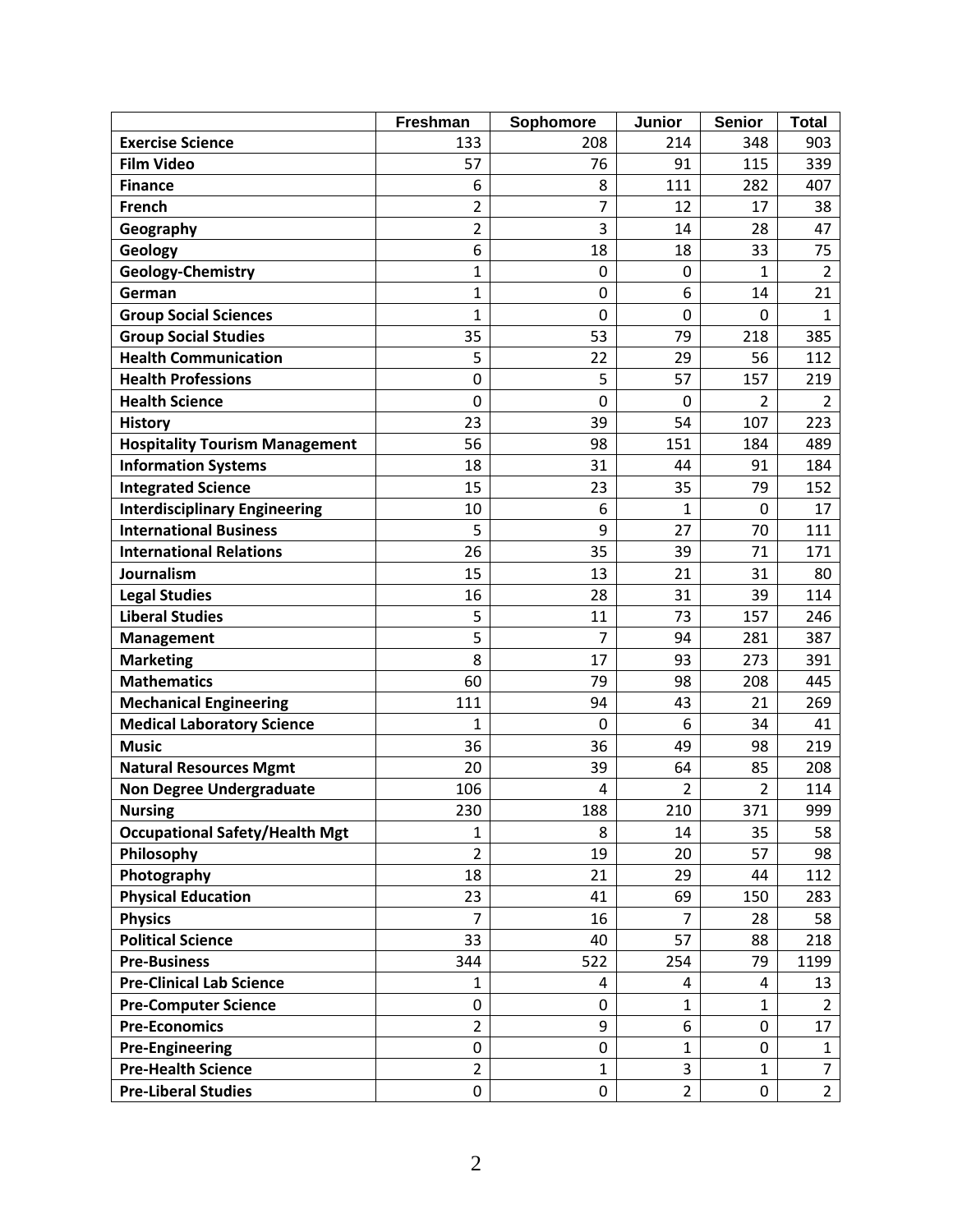|                                           | Freshman     | Sophomore      | <b>Junior</b> | <b>Senior</b> | <b>Total</b> |
|-------------------------------------------|--------------|----------------|---------------|---------------|--------------|
| <b>Pre-Med Img/Radiation Sci</b>          | 74           | 121            | 72            | 25            | 292          |
| <b>Pre-Med Tech</b>                       | 203          | 153            | 70            | 26            | 452          |
| <b>Pre-Physical Therapy</b>               | 0            | 0              | $\Omega$      | 1             | 1            |
| <b>Product Dsgn &amp; Mfg Engineering</b> | 7            | 19             | 9             | 5             | 40           |
| Psychology                                | 158          | 239            | 294           | 504           | 1195         |
| <b>Public Administration</b>              | 6            | 30             | 52            | 86            | 174          |
| <b>Radiation Therapy</b>                  | 0            | 0              | 5             | 31            | 36           |
| <b>Radiologic &amp; Imaging Sciences</b>  | $\mathbf{1}$ | 3              | 5             | 3             | 12           |
| <b>Religious Studies</b>                  | $\mathbf{1}$ | 2              | 7             | 3             | 13           |
| <b>Russian Studies</b>                    | 0            | $\overline{2}$ | 1             | 12            | 15           |
| <b>Social Work</b>                        | 60           | 116            | 135           | 187           | 498          |
| Sociology                                 | 6            | 30             | 42            | 72            | 150          |
| <b>Spanish</b>                            | 12           | 29             | 48            | 129           | 218          |
| <b>Special Education</b>                  | 53           | 72             | 61            | 126           | 312          |
| <b>Statistics</b>                         | 10           | 27             | 26            | 43            | 106          |
| <b>Supply Chain Management</b>            | 2            | 1              | 27            | 35            | 65           |
| <b>Theatre</b>                            | 13           | 13             | 6             | 14            | 46           |
| <b>Therapeutic Recreation</b>             | 13           | 18             | 36            | 70            | 137          |
| <b>Women and Gender Studies</b>           | 4            | 3              |               | 27            | 41           |
| <b>Writing</b>                            | 18           | 48             | 58            | 90            | 214          |

## **Enrollment of Graduate Degree-seeking Students by Major Winter 2013**

|                                       | <b>Certificate</b> | <b>Masters</b> | <b>Doctorate</b> |
|---------------------------------------|--------------------|----------------|------------------|
| <b>Accounting</b>                     | 0                  | 60             | $\Omega$         |
| <b>Biology</b>                        | 0                  | 29             | 0                |
| <b>Biomedical Science</b>             | 0                  | 13             | 0                |
| <b>Biostatistics</b>                  | 0                  | 42             | $\Omega$         |
| <b>Business General</b>               | 0                  | 209            | 0                |
| <b>Cell &amp; Molecular Biology</b>   | 0                  | 29             | 0                |
| <b>Clinical Research Trials Mgt</b>   | 9                  | 0              | 0                |
| <b>Communications</b>                 | 0                  | 52             | 0                |
| <b>Computer Information Systems</b>   | 0                  | 76             | 0                |
| <b>Criminal Justice</b>               | 0                  | 20             | 0                |
| <b>Database Mangement</b>             | 1                  | 0              | 0                |
| <b>Distributed Computing</b>          | 1                  | 0              | 0                |
| <b>Educational Leadership</b>         | 0                  | 331            | 0                |
| <b>Educational Technology</b>         | 0                  | 44             | 0                |
| <b>Engineering</b>                    | 0                  | 50             | 0                |
| <b>English</b>                        | 0                  | 23             | 0                |
| <b>General Education</b>              | 0                  | 230            | 0                |
| <b>Health Administration</b>          | 0                  | 50             | 0                |
| <b>Higher Education</b>               | 0                  | 112            | 0                |
| <b>Information Systems Management</b> | 2                  | 0              | 0                |